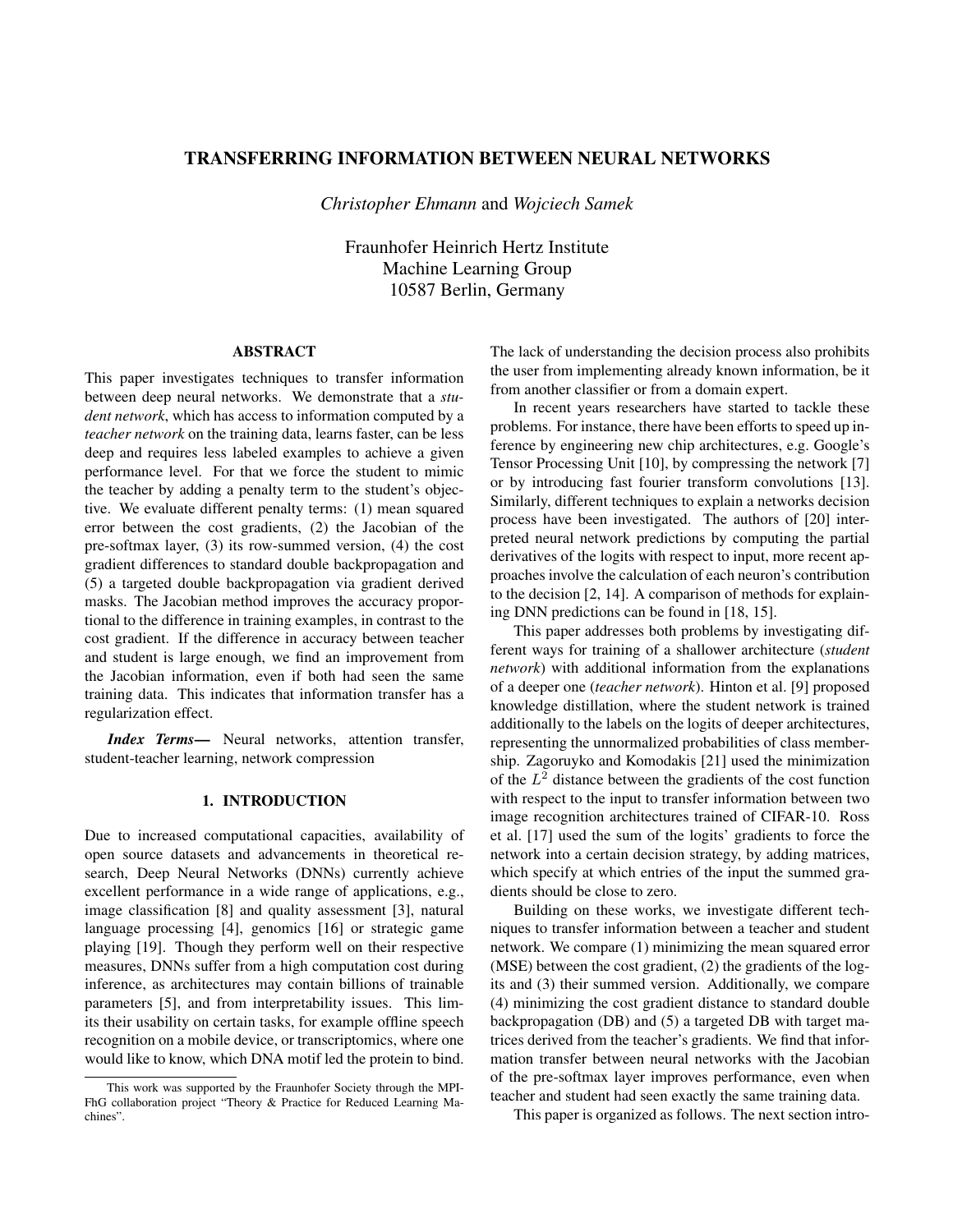

Fig. 1: Schema of student learning from teacher.

duces the information transfer methods. Section 3 reports the experimental results and Section 4 concludes the paper with a brief discussion.

## 2. INFORMATION TRANSFER BETWEEN NEURAL NETWORKS

In student-teacher learning, a teacher network T provides additional information to a student network S in order to facilitate (or speed up) the learning process of the student. Since both networks can have different architectures, the teacher cannot simply share its weights, but rather has to share a quantity which is present at both sides. Here we use gradient information, i.e., so-called sensitivity maps, for the information transfer. These maps are computed for each training sample by both networks and, abstractly speaking, provide information about the networks' decision processes. Through the minimization of the MSE between the student's and teacher's sensitivity map, the student network is forced to mimic the teacher network. This teacher's guidance helps the student to focus on the important (i.e., sensitive) locations in the input, which significantly facilitates and speeds up the learning process. Fig. 1 summarizes the student-teacher learning. The student optimizes an objective

$$
L_S = L_S^{CE} + \lambda L_S^{IT} \tag{1}
$$

which consists of the standard cross entropy loss  $L_S^{CE}$ , capturing the error between the predictions and the true labels, and the information transfer loss  $L_S^{IT}$ , specifying the mismatch between the information derived on the student and on the teacher side. The parameter  $\lambda$  trades-off the two losses.

In this paper we compare different information transfer losses. The first method computes partial derivatives of the student's and teacher's cost function. With that the information transfer loss is given by

$$
L_S^{IT} = \frac{1}{N \ast D} \sum_{n=1}^{N} \sum_{j=1}^{D} \left( \frac{\partial L_T^{CE}}{\partial x_j^n} - \frac{\partial L_S^{CE}}{\partial x_j^n} \right)^2 \tag{2}
$$

where D is the size of the *n*-th input sample  $x^n$  and N denotes the number of samples in a batch. This term indicates where a change in the input would lead to a shift in the similiarity between network prediction and label.

The second method computes the full Jacobian matrix of the pre-softmax layer. The rows of this matrix correspond to the subfunction of each output node of this layer, the columns to each entry of the input vector. As the softmax function only normalizes these outputs, also called logits, to a probability distribution, we ignore it. This can be interpreted as seperately creating a sensitivity map for each class, that indicates, where a slight shift in the input would lead to a increase, decrease or no change of the predicted class probability. Thus the information transfer loss is given by

$$
L_S^{IT} = \frac{1}{N * C * D} \sum_{n=1}^N \sum_{i=1}^C \sum_{j=1}^D \left( \frac{\partial y_i^T}{\partial x_j^n} - \frac{\partial y_i^S}{\partial x_j^n} \right)^2 \tag{3}
$$

where C is the number of classes and  $\frac{\partial y_i}{\partial x_j}$  denotes the entries of the Jacobian with dimension  $C \times D$ .

The third method sums the rows of the Jacobian before minimization. Then, the information transfer loss is given by

$$
L_S^{IT} = \frac{1}{N*D} \sum_{n=1}^{N} \sum_{j=1}^{D} \left( \sum_{i=1}^{C} \frac{\partial y_i^T}{\partial x_j^n} - \sum_{i=1}^{C} \frac{\partial y_i^S}{\partial x_j^n} \right)^2 \tag{4}
$$

This can be interpreted as creating a single map, that shows, which parts are important or unimportant for class prediction.

In the fourth method the squared gradient is minimized by itself, which is akin to minimizing the distance to the null gradient, i.e., the information transfer loss is given by

$$
L_S^{IT} = \frac{1}{N*D} \sum_{n=1}^{N} \sum_{j=1}^{D} M_{n,j} \left( \frac{\partial L_S^{CE}}{\partial x_j^n} \right)^2 \tag{5}
$$

with  $M_{n,j} = 1$  for all  $n, j$ , This is known as the double backpropagation method [6].

The fifth method penalizes different parts of the sum in eq. 5 by multiplying the squared gradient of a single input with matrix  $M_{n,j}$  before minimizing it. In our experiments we create two matrices from the gradients of the teacher, one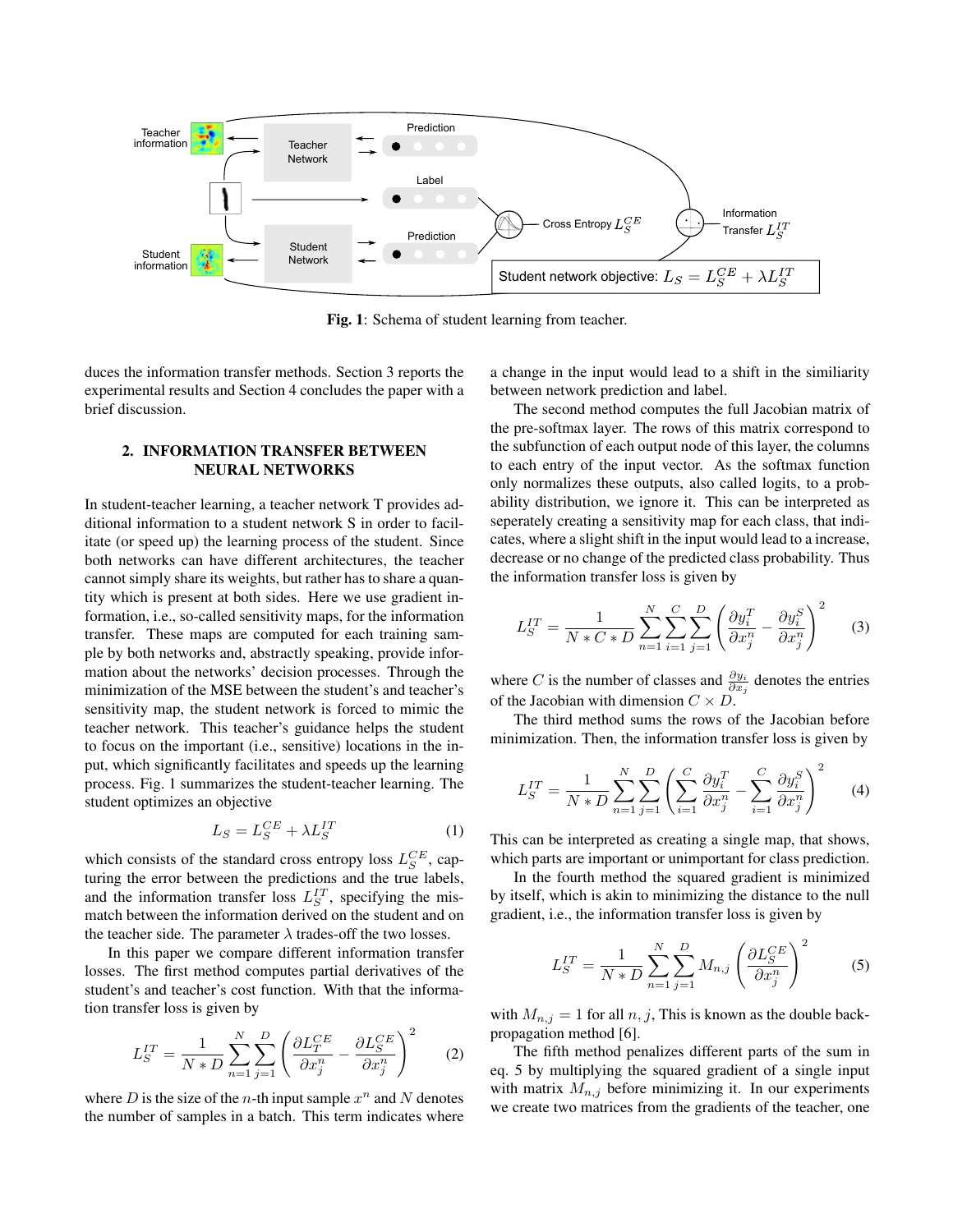that only minimizes the squared gradient, if the squared gradient of the teacher at this entry was below a certain percentage of the maximum, and one, that penalizes the gradient everwhere, but stronger, if the corresponding value was below the teacher's threshold value.

$$
M_{n,j} = \begin{cases} 1 & \text{if } \frac{\partial L_x^{CE}}{\partial x_j^n} < p \max\left(\frac{\partial L_x^{CE}}{\partial x^n}\right) \\ 0 & \text{else} \end{cases} \tag{6}
$$

$$
M_{n,j} = \begin{cases} 2 & \text{if } \frac{\partial L_x^{CE}^2}{\partial x_j^n} < p \max\left(\frac{\partial L_x^{CE}^2}{\partial x^n}\right) \\ 1 & \text{else} \end{cases} \tag{7}
$$

## 3. EXPERIMENTAL EVALUATION

#### 3.1. Models & Setup

Four networks are used in the experiments: A fully-connected (FC) student and teacher with two and four trainable layers, respectively, and a convolutional student and teacher with two and four trainable layers, respectively. All networks use ReLU activation functions and a final softmax layer. For the FC networks we choose output dimensions of [1000,10] for the student and [1000,500,200,10] for the teacher. Both convolutional networks had a stride of 1 and valid padding. For the convolutional student network, we set kernel size and output depth to [(15,10),(14,10)], for the convolutional teacher to [(10,10),(9,25),(8,100),(4,10)]. We omitted pooling, as the input size is small enough.

All networks were trained of the MNIST dataset for 50000 steps with a batch size of 50 and an initial learning rate of 0.0001 with ADAM [11] in standard setting ( $\beta_1 = 0.9$ ,  $\beta_2 = 0.999$ ,  $\epsilon = 1e - 8$ ). All biases were initialized with 0 and all weights were initialized from a truncated normal distribution with a standard deviation of 0.01. To simplify, we dropped techniques such as batch normalization or dropout and did not use weight decay.  $\lambda$  was set to 0.1 for the summed and full Jacobian methods and  $10<sup>7</sup>$  for the cost gradient method; these values were chosen in an initial experiment such that the initial value of the information transfer term was around 0.01% to 1% of the initial cross entropy term. All experiments were implemented in TensorFlow 1.0.0 [1], the networks were constructed with the LRP TF wrapper [12].

### 3.2. Comparison of information transfer methods

The initial experiment investigated, if using the gradient information increases the student's accuracy, even if student and teacher have seen the same amount of data. We trained the convolutional and FC teacher on 20000 randomly sampled and balanced images and computed the sensitivity maps. Then we trained the convolutional student on the information from the convolutional teacher and the FC student on the information from the FC teacher. We limited the number of

Table 1: Average test set accuracy of different methods.

| # examples      | 50     | 1000   | 20000  |  |  |  |  |  |
|-----------------|--------|--------|--------|--|--|--|--|--|
| FC              |        |        |        |  |  |  |  |  |
| only labels     | 0.6849 | 0.8882 | 0.9760 |  |  |  |  |  |
| cost            | 0.6900 | 0.8981 | 0.9816 |  |  |  |  |  |
| full Jacobian   | 0.8056 | 0.9239 | 0.9761 |  |  |  |  |  |
| summed Jacobian | 0.6928 | 0.8879 | 0.9763 |  |  |  |  |  |
| convolutional   |        |        |        |  |  |  |  |  |
| only labels     | 0.7186 | 0.9160 | 0.9814 |  |  |  |  |  |
| cost            | 0.7137 | 0.9272 | 0.9854 |  |  |  |  |  |
| full Jacobian   | 0.7540 | 0.9359 | 0.9819 |  |  |  |  |  |
| summed Jacobian | 0.7250 | 0.9216 | 0.9816 |  |  |  |  |  |

training examples for the students to 50, 1000 and 20000 images. If information transfer is to occur, we would expect a bigger increase of the student's accuracy, when the difference between the number of training examples is higher. For comparison we added student baseline networks, which only had the label information. See Table 1 for the accuracies on the whole test set achieved at various training set sizes averaged over 7 runs each. On average the FC teacher network achieved an accuracy of 0.973, the convolutional teacher network had an accuracy of 0.987.

For both architectures, the full Jacobian method improved the accuracy of the student over the only label baseline, if the network had only been trained on 50 examples. This performance increase was significant with  $p < 0.05$  for the FC model according to the Wilcoxon rank-sum test. At the 1000 examples mark the results were significant for both types, but when the training set size had been increased to 20000, the improvement became smaller and we found no significant differences. Interestingly, even though both the convolutional teacher and baseline student achieved a higher accuracy at the 50 examples mark, the FC student's accuracy gain with additional information was higher compared to the convolutional student's. Thus, the FC maps seem to contain more accessible information. Adding the summed Jacobian term had little effect overall: While it increased the accuracy slightly in the beginning, at the 20000 images mark there was no effect of improving the student's performance. The cost gradient method showed a reverse effect: While it had a negative effect on the convolutional student and a slight positive effect on the FC student at the 50 images mark, it was the only method that improved the networks accuracy significantly, when student and teacher had seen the same data. This indicates that this type of information transfer may have a regularization effect.

#### 3.3. Across architecture transfer

In a second experiment we tested, if the difference in accuracy gain between convolutional and FC student network was due to the character of sensitivity maps and if a network could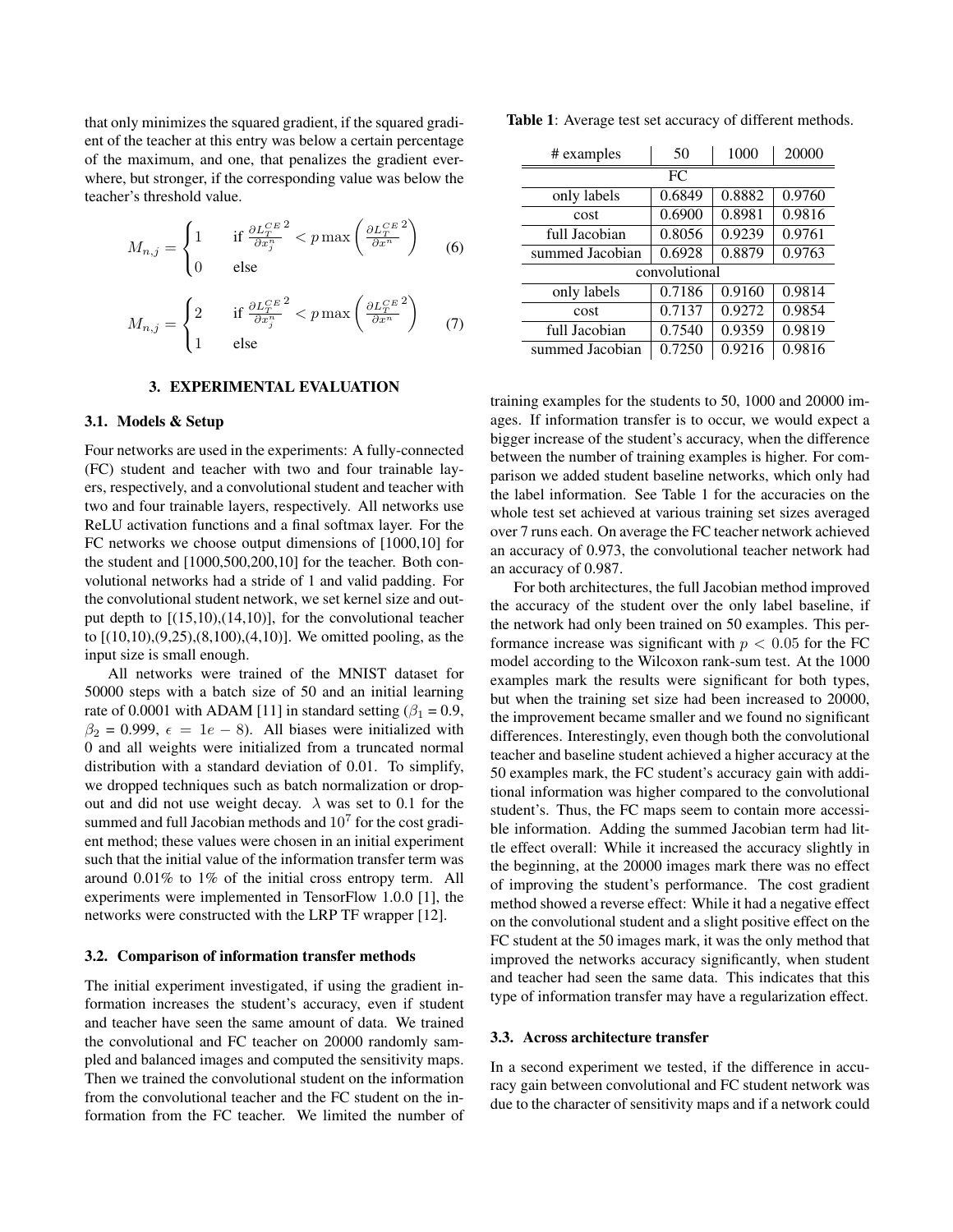Table 2: Average test set accuracy of the crossover experiment.

| # examples          | 50     | 1000   | 20000  |  |  |  |  |  |
|---------------------|--------|--------|--------|--|--|--|--|--|
| FC to convolutional |        |        |        |  |  |  |  |  |
| only labels         | 0.7186 | 0.9160 | 0.9814 |  |  |  |  |  |
| cost                | 0.7109 | 0.9179 | 0.9846 |  |  |  |  |  |
| full Jacobian       | 0.8101 | 0.9336 | 0.9815 |  |  |  |  |  |
| convolutional to FC |        |        |        |  |  |  |  |  |
| only labels         | 0.6849 | 0.8882 | 0.9760 |  |  |  |  |  |
| cost                | 0.6945 | 0.8985 | 0.9817 |  |  |  |  |  |
| full Jacobian       | 0.7531 | 0.9221 | 0.9780 |  |  |  |  |  |

imitate different sensitivity maps without a loss of accuracy. While we reused the teachers and the baseline students, we dropped the summed Jacobian condition and this time the FC student network received the sensitivity maps from the convolutional teacher and vice versa.

Table 2 summarizes the results. The full Jacobian method showed the same behavior as in the previous experiment. However, while at the 50 images mark the FC network with additional information earlier achieved a higher test set accuracy than the convolutional one, after switching the teacher's gradients, this ranking changed, indicating that indeed the FC maps were more useful. Although, this time at the 20000 images mark the results for the convolutional to FC setup were significant. Thus, we find that even if student and teacher had seen the same training data, if the difference between the accuracy of the teacher and the baseline student was high enough, adding the logits' gradients improved the student's performance. Once more, the cost gradient method's impact at the 50 examples mark was positive for the FC student's performance and negative for the convolutional student's accuracy. Comparing this to results of the first experiment, we see that the difference in the direction is not due to the convolutional teacher's maps. As the training set size increased to 1000 images, though it was positive for both, only the effect of the convolutional to FC setup was significant, while at 20000 training images results were statistically significant for both. The gain from the cost gradient still seemed to be independent of the difference in information. In Figure 2 we see the sensitivity maps for class one of a FC teacher, a convolutional student without information and a convolutional student with the added information from the FC teacher's Jacobian. After adding these, the map of the student clearly resembles more that of the teacher.

## 3.4. Targeted double backpropagation

With the knowledge from the previous experiment, we investigated if the effect from minimizing the differences between student and teacher cost gradient was from penalizing the gradient or due to a real information transfer. Thus, we compared



Fig. 2: The images from left to right show the input sample, the map for class one of the FC teacher, the baseline student and the student with the Jacobian information

Table 3: Average test set accuracy of the targeted double backpropagation experiment.

| $M=1$              | cost diff |        | $\cos t \text{ diff} + M=1$ |         |                            |        |
|--------------------|-----------|--------|-----------------------------|---------|----------------------------|--------|
| 0.9854             | 0.9850    |        | 0.9852                      |         |                            |        |
|                    | $p=0.2$   |        | $p=0.5$                     | $p=0.7$ | $p=0.9$                    |        |
| $M \in \{0, 1\}^D$ |           | 0.9845 |                             | 0.9845  | 0.9844                     | 0.9848 |
| $M \in \{1,2\}^D$  |           |        | 0.9848                      |         | $0.9842$   0.9838   0.9843 |        |

it to standard DB and our targeted DBs, yet also created a combination of minimizing the cost gradient differences and standard DB. For all methods we set  $\lambda = 1e7$ . We trained the convolutional teacher as before with an average test set accuracy of 0.988. Table 3 shows the average test set accuracy of 6 runs of the convolutional student. Neither the MSE cost difference, nor the cost difference plus standard DB method could outperform standard double backpropagation, while the combination even leads to a worse performance than just standard DB. Similar results were obtained for the targeted DB: None of the  $M \in \{0,1\}^D$  maps achieved better results and there was no discernible trend when we changed p. Unexpectedly, also none of the thresholds of the  $M \in \{1,2\}^D$  binary mask reached the effect of the standard DB, but we have to note, only the  $M \in \{1, 2\}^D$ , p = 0.7 results differed significantly from the best result.

#### 4. CONCLUSION

We showed, that information transfer between neural networks with the Jacobian of the pre-softmax layer is possible, even when teacher and student had seen exactly the same training images. As the cost gradient's effect was indistiguishable from DB, the Jacobian seems to have better prospects as a means of not only improving accuracy of the student, but as well as changing the decision rules the network is using, though the effectiveness might depend on the network's architecture. A comparison could be to knowledge distillation [9] as one could possibly improve performance further or force the same decision strategy, when the gradient constraints were added. As the gradients are only one possible choice of explaining a network's decision, one could likewise investigate the use of other methods like LRP [2].